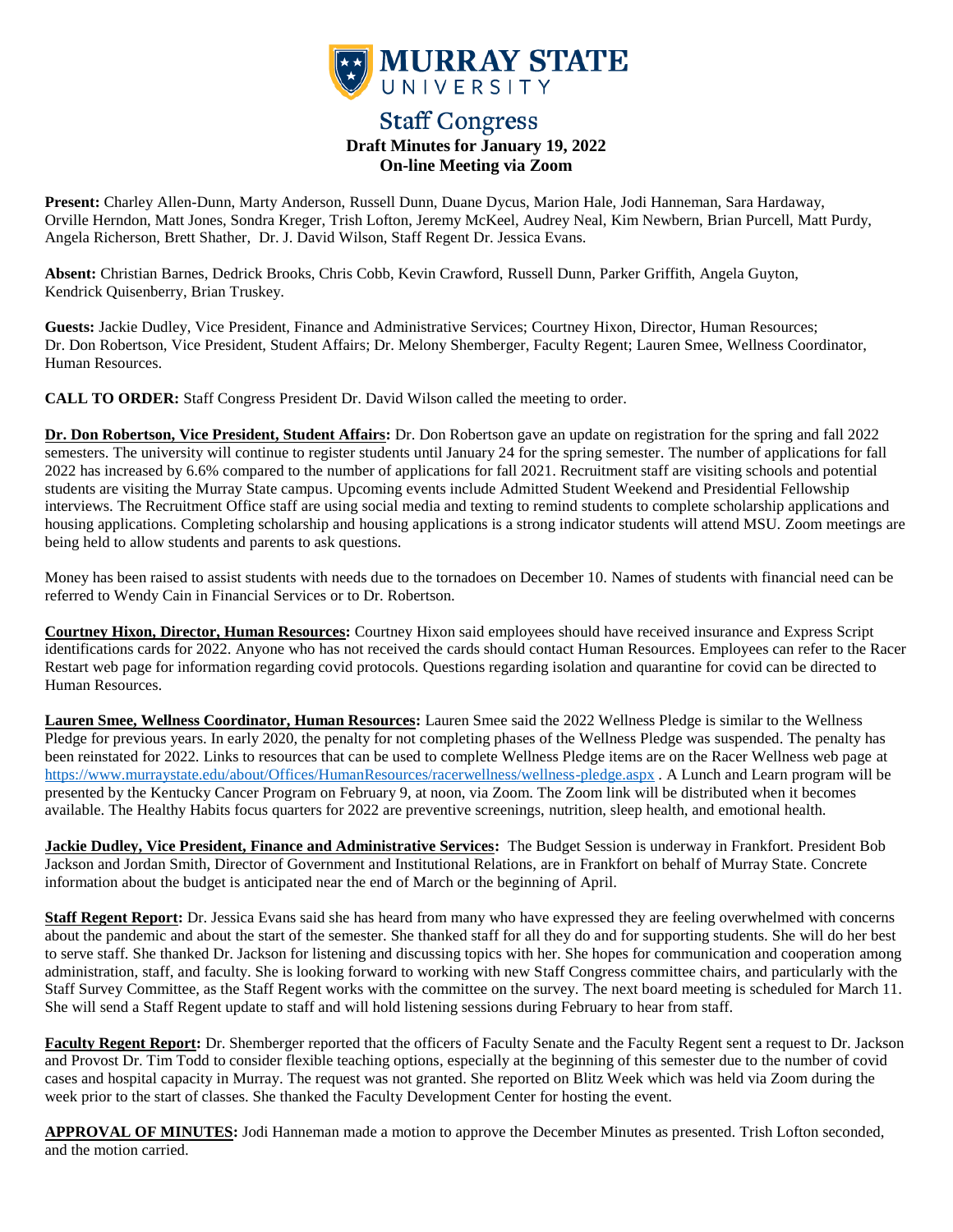**APPROVAL OF TREASURER'S REPORT:** Matt Purdy made a motion to approve the December Treasurer's Report as presented. Jodi Hanneman seconded, and the motion carried.

## **STANDING COMMITTEE REPORTS:**

**Executive Committee:** Dr. David Wilson reported that at the January meeting of the Staff Congress Executive Committee, the officers discussed items from the Staff Survey that were assigned to the Executive Committee. Based on those items, the officers are drafting resolutions to present to Staff Congress for discussion. If approved by Staff Congress, the resolutions will be forwarded to university administration. Kala Allen-Dunn has resigned from Staff Congress due to the responsibilities of her new position in the Scholarship Office. Dr. Wilson thanked Ms. Allen-Dunn for her work with Staff Congress and for chairing the Staff Congress Textbook Scholarship Committee. Staff Congress Textbook Scholarship Committee members interested in chairing the committee should contact Dr. Wilson. The Staff Reception scheduled for January 6 was postponed due to winter weather. Dr. Wilson and Trish Lofton, Chair of the Staff Special Events Committee, will contact Jackie Dudley and Sharion Meloan in the Office of Finance and Administrative Services to plan a new date for the event.

**Credentials and Elections Committee:** Chair Orville Herndon read Tim Williams' resignation from Staff Congress. Mr. Williams is resigning due to work responsibilities. The Credentials and Elections Committee hopes to nominate a staff member at the February Staff Congress meeting to complete the remainder of Mr. Williams' term on Staff Congress. Orville Herndon made a motion to appoint Audrey Neal to serve the remainder of Kala Allen-Dunn's term on Staff Congress. Jeremy McKeel seconded, and the motion carried. Mr. Herndon introduced Ms. Neal. She is the director of two TRIO grants at the university. She has worked at the university intermittently over the past ten years. Mr. Herndon nominated Dedrick Brooks to serve the remainder of Dr. Jessica Evans' term on Staff Congress. Brett Shather seconded, and motion carried. Mr. Brooks was unable to attend today's Staff Congress meeting. He will be introduced at a future Staff Congress meeting.

## **Staff Recognition Committee:** No report.

**Staff Special Events Committee:** Trish Lofton said that, as reported by Dr. Wilson, the Staff Special Events Committee will work with the Office of Finance and Administrative Services to reschedule the Staff Recognition Reception that was postponed on January 6 due to winter weather. She thanked staff for donating to the Project Save Christmas toy drive held in December for those affected by the tornadoes on December 10, 2021.

**Communications Committee:** No report.

**Working Conditions Committee:** Dr. Wilson reported on behalf of Brian Truskey who was unable to attend today's meeting. The committee members are in the process of viewing the Wayne Corp videos.

**Staff Survey Committee:** Dr. Wilson and Dr. Jessica Evans said the committee will meet to prepare a timeline for the Staff Survey distribution.

**Personnel Policies and Benefits Committee:** No report.

## **UNIVERSITY-WIDE COMMITTEES:**

**Faculty and Staff Insurance and Benefits Committee:** Orville Herndon said the committee will meet on January 24. Persons interested in attending the meeting may email him for the Zoom link. The committee hopes to stream the meeting on YouTube.

## **Intercollegiate Athletic Council:** No report.

**Naming Campus Facilities Committee:** Dr. Wilson said that persons interested in completing Tim Williams' term on the Naming Campus Facilities Committee may email Dr. Wilson. For questions regarding the committee's work, staff may also contact Tim Williams.

**Judicial Board:** No report.

**Sick Leave Appeals Committee:** No report.

**International Studies Advisory Committee:** Dr. Wilson asked that persons interested in serving on the committee contact him.

**Budget Advisory Committee:** Brian Purcell reported that the committee will meet on January 24.

**Shared Governance Committee:** No report.

**Parking Advisory Committee:** No report.